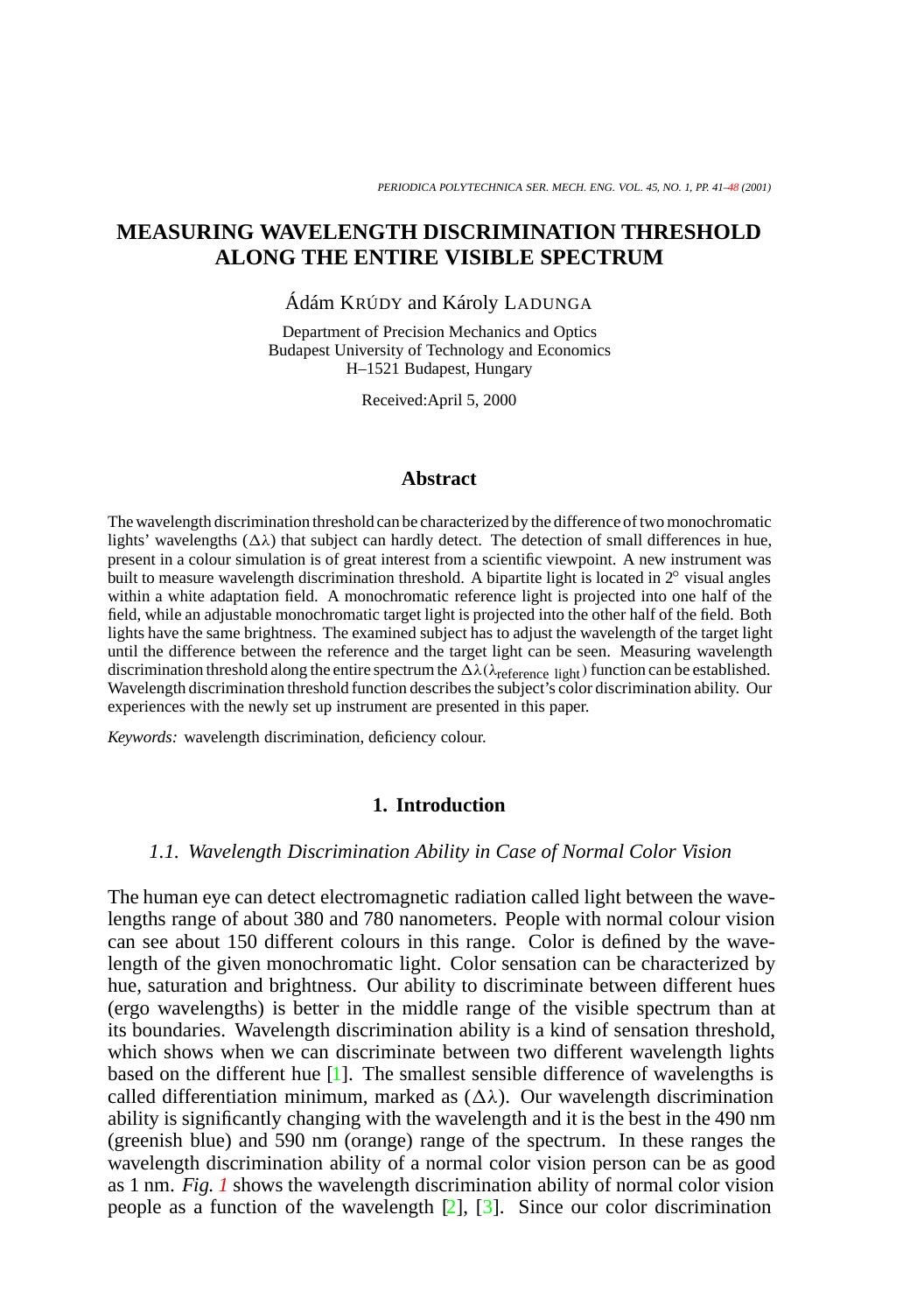threshold is smaller than the minimal wavelength difference between two colors we name differently, the name of a given color covers a wide range of wavelengths.

According to WRIGHT (1946) the stimuli of the long, medium and short wavelength sensitive receptors of the eye differ the mostly from each other at these wavelengths. The characteristics of the wavelength discrimination curve depend on several parameters such as field size, light intensity, stimulated area of the retina, etc. and it significantly changes with these parameters.



<span id="page-1-0"></span>*Fig. 1*. Wavelength discrimination threshold along the entire visible spectrum in case of normal color vision (WRIGHT (1946) and PITT (1944))

8% of men and 0.5% of women are color deficient. Defective color vision is characterized by abnormal color matching and color confusions. There is also a marked reduction in the number of separate colors that can be distinguished in the spectrum. One of the recently developed methods for testing color vision is the measurement of the wavelength discrimination threshold [\[4\]](#page-7-4).

### *1.2. Wavelength Discrimination Ability in Case of Colour Deficiency*

## *1.2.1. Anomalous Trichromats*

At the dawn of color deficiency research ENGELKING (1925), later NELSON (1938), furthermore MCKEON and WRIGHT (1940) measured the wavelength discrimination ability of anomalous color vision people [\[5\]](#page-7-5), [\[6\]](#page-7-6). According to their measurements there are significant differences among the wavelength discrimination ability of anomalous trichromats, although it is common that their curve falls within the normal color vision and dichromatic color vision curves, often retaining the position of the two characteristic minimum points, however, with decreased sensitivity. (*Fig. [2](#page-2-0)*). In anomalous cases the wavelength discrimination ability is usually the best around the 490–500 nm range, where it can reach the value of 4 nm, best approaching the respective value of normal color vision people. The other frequently appearing minimum position is at 600 nm. The sensitivity threshold is significantly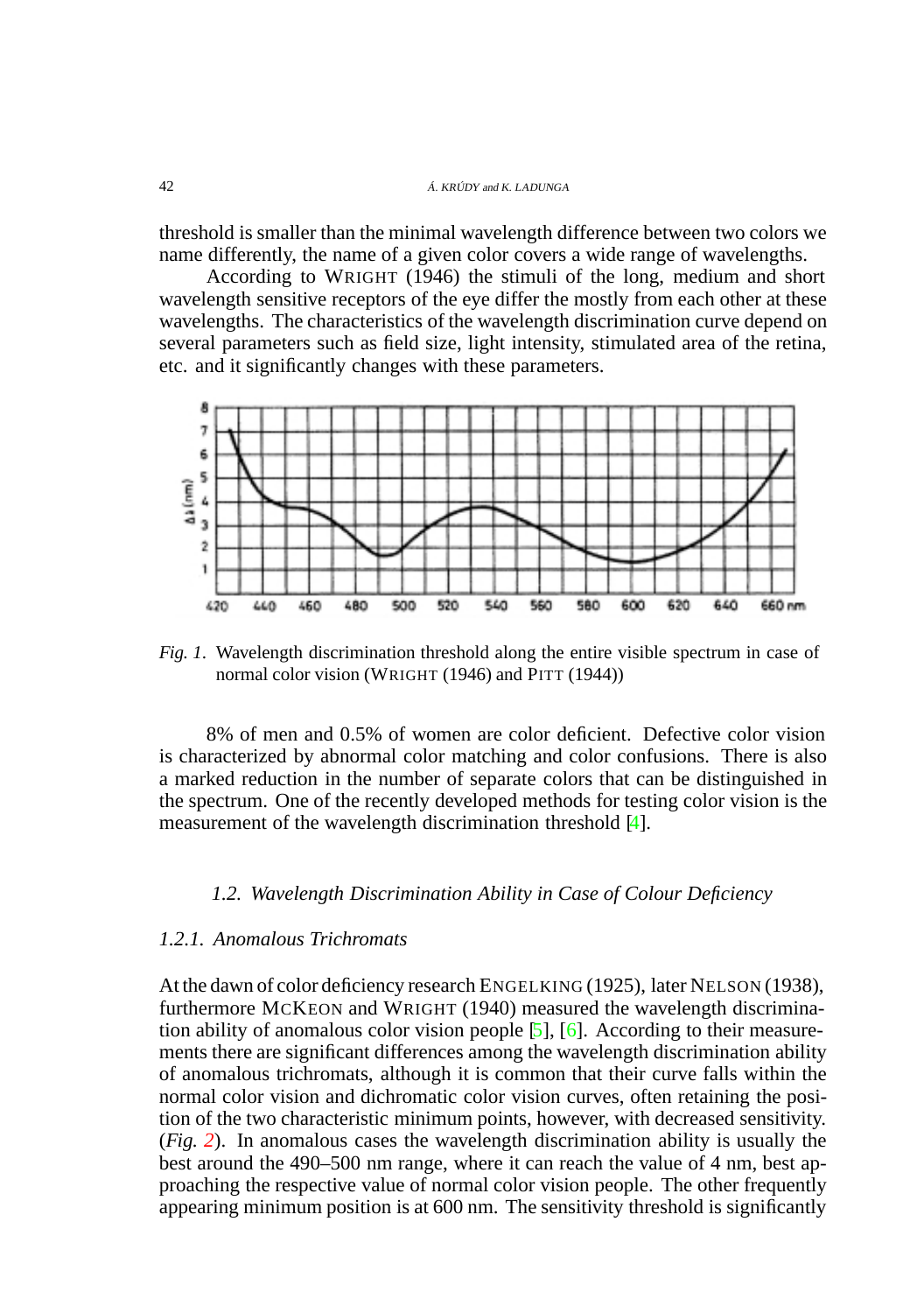higher though, usually two and a half times higher than the absolute minimum, at least 10 nm.

They have also shown that if the sensitivity of one of the receptors is different from the normal then the peaks of the wavelength discrimination curve are shifted as well both at 500 and at 600 nm. For protanomalous and deuteranomalous subjects the curve is shifting left and right respectively. Although the severity of anomalous trichromacy cases evidently concludes from their wavelength discrimination ability there is only low correlation between these curves and the respective diagnosis of the Nagel anomaloscope.



<span id="page-2-0"></span>*Fig. 2*. Wavelength discrimination curves in case of two anomalous trichromats, a protanomalous (PA) and a deuteranomalous (DA) one. Curve N characterizes the normal color vision subjects.

#### *1.2.2. Dichromats*

Wavelength discrimination ability of protanopes and deuteranopes is at its best around 490 and 495 nanometers. In their cases this area of the spectrum is considered to be the neutral point. In other spectral ranges the recognition is weak, there is no secondary local minimum, which results in a typical *U* shaped curve  $\lbrack 3 \rbrack$ , [\[7\]](#page-7-7) (*Fig. [3](#page-3-0)*).

It was also seen that the wavelength discrimination peak value of deuteranopes and its position is changing with the brightness of the illumination. At 10 troland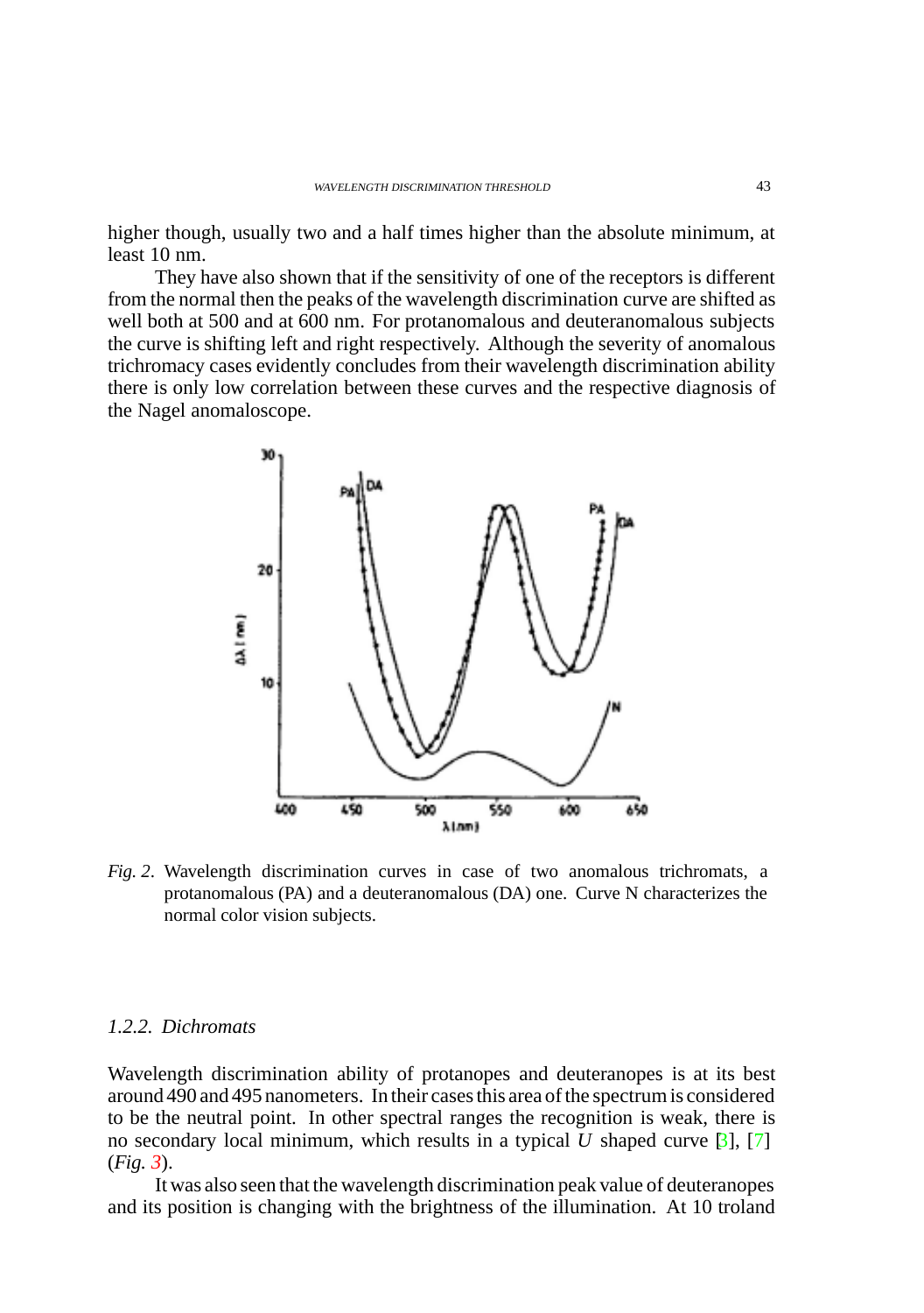44 Á. KRÚDY and K. LADUNGA



<span id="page-3-0"></span>*Fig. 3*. Wavelength discrimination curves at 2◦ visual field. N: normal; AT: anomalous trichromat; P: protanope; D: deuteranope

the peak was at around 495 nm, however, at 0.1 troland it shifted closer to 570 nm and the sensitivity decreased.

### **2. Method**

#### *2.1. Method of the Wavelength Discrimination Threshold Measurement*

Based on research results we have built an equipment capable of measuring the wavelength discrimination threshold. The heart of the equipment is a circular shape bi-partial disappearing sharp edge viewfield shown in a  $\mathcal{L}$  viewfield. We project a given wavelength monochromatic reference light into one part and simultaneously a slightly different wavelength monochromatic measuring light – which can be adjusted by the patient – to the other part of the field. The viewfield is positioned into the middle of a 10◦ white adaptation field. The bi-partial viewfield is created by a *Y* shaped optical-fiber bound meanwhile the monochromatic lights are generated with continuous interference filters. The preset wavelength values can be calculated from the relative displacement of the optical fiber end and the IF filter which is measured by a computer controlled digital linear scale. The intensity of the two channels is set to be equal. Since the different optical parameters such as viewing angles, light intensity, adaptation field, etc. have significant effect on the measurement results we took special care to choose them properly. The measured subject can set the wavelength of the measuring light relative to the reference light with a certain difference. The  $\Delta\lambda(\lambda_{\text{reference light}})$  function, which can be generated sweeping the entire visible spectrum, is the wavelength discrimination threshold function itself.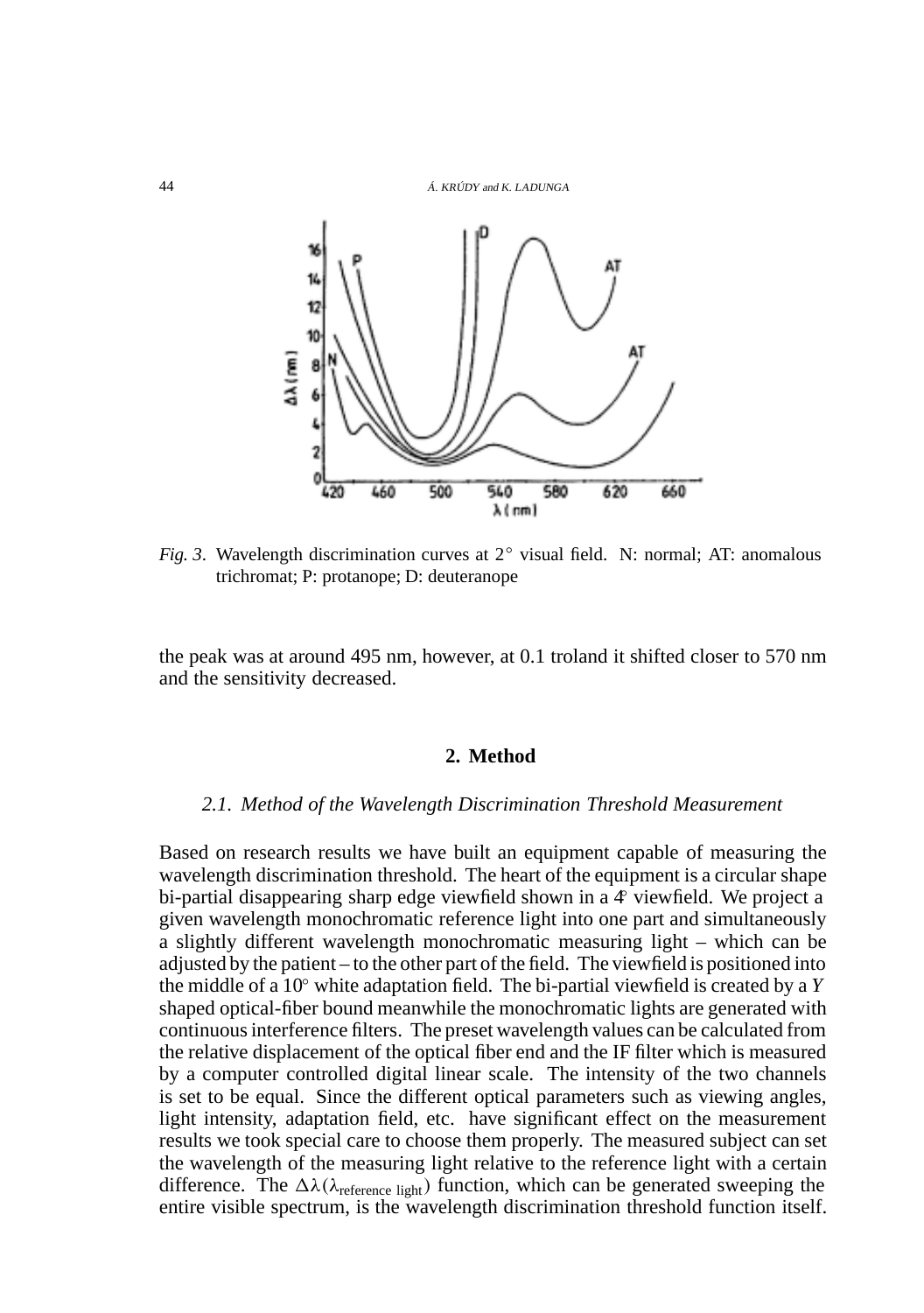Based on the measurement results the shape of this function depends significantly on the subject's color vision ability.

## *2.2. The Optical System of the Instrument*



<span id="page-4-0"></span>*Fig. 4*. Optical system of the HD Sensometer

The optical system of the equipment is shown in *Fig. [4](#page-4-0)*. We call the channel set by the measurement leader at one part of the sharp disappearing bi-partial field reference light. The second channel, which can be adjusted by the patient in the other part of the viewfield is called measuring light. Behind these two there is the adaptation field, which will assure the white adaptation status of the patient's eye. The main part of the HD sensometer is a continuous interference filter (FIF), a *Y* shaped optical fiber bound (YSZ) and two digital linear scales. The doubled end of the specially designed *Y* fiber bound functions as two rectangular shape input slots (BA(CF) and BA(MF)). Fibers originating from here end at the single end of the *Y* bound in an output slot forming a disappearing-sharp viewfield (KA(CF+MF)) where both halves of the formed circular field contain the fibers from only one of the input slots. The interference filter is lit from its back on an appropriately large surface. The filter can be moved relative to one of the input slots of the fiber optics (BA(CF)), which is firmly fixed. This linear displacement detected by a digital linear scale defines the wavelength of the light entering to the target channel. The other input slot of the *Y* shaped optical fiber bound which belongs to the measurement light can be moved relative to the target light slot and at the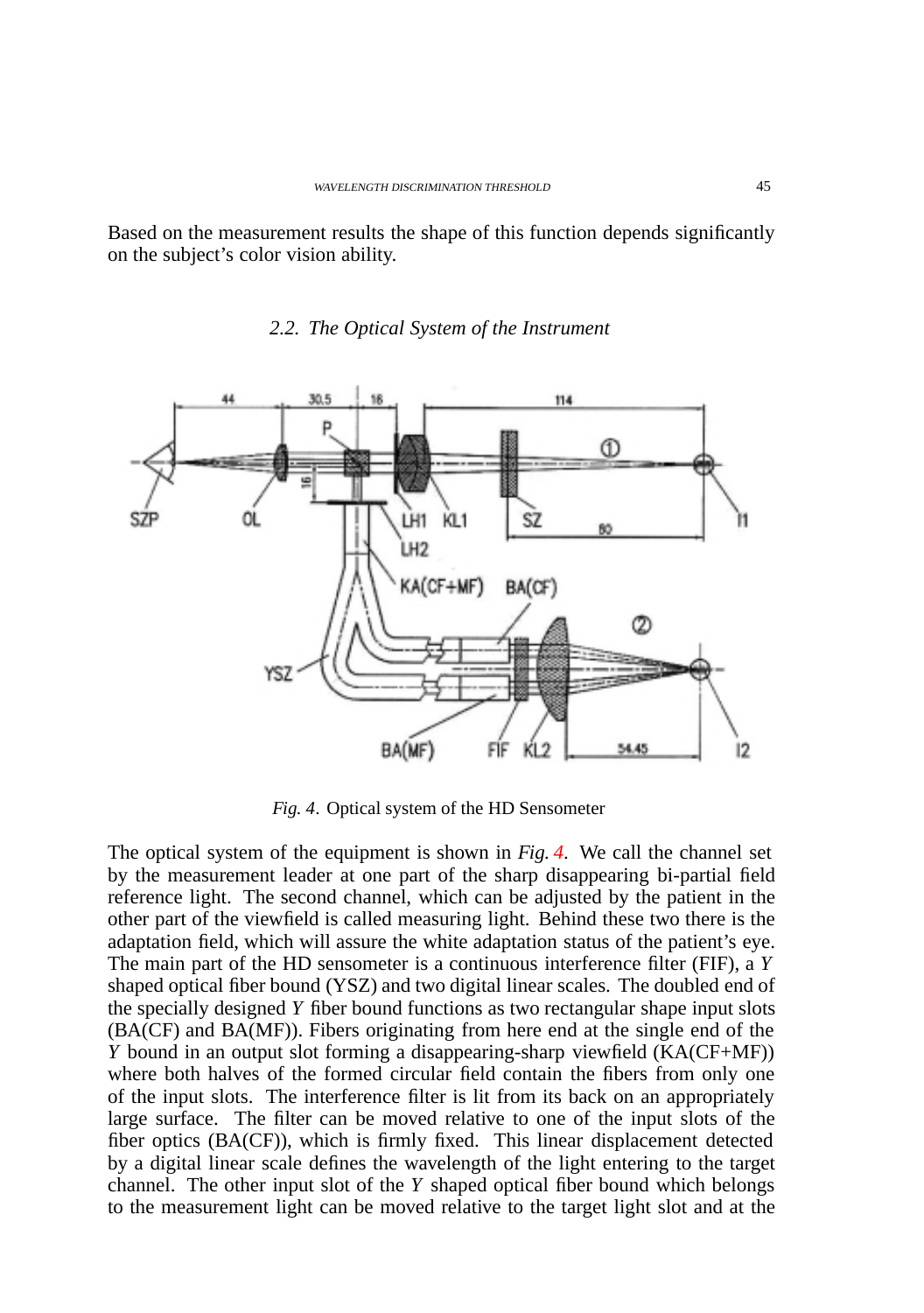same time to the interference filter too. The other digital linear scale detects this displacement. Hence with moving the interference filter the wavelength changes in both channels, but when moving the input slot of the measuring light only its own wavelength is changing relative to the wavelength of the reference light by a  $\Delta\lambda$ . This  $\Delta\lambda$  is a function of the displacement of the measuring light input slot. Looking through the ocular (OL) we see the disappearing-sharp  $\varphi$  viewfield in the middle of the 10 $\degree$  view field background light. The central  $4\degree$  portion of the 10◦ background field is masked with a black disc positioned into the center of the slot defining the 10 $\degree$  viewfield (LH1). Such way the background light is not projected to the disappearing-sharp viewfield and does not result unsaturated colors, which would make the observation more difficult. In practical terms the 4◦ viewfield is the virtual optical picture of the output slot of the *Y* shaped optical fiber in 250 mm clear view distance. The light of the output slot of the optical fiber and the light of the background are mixed to each other with a 50% beam splitting cube (P). The proper intensity and correlated color temperature of the background light is set with a series of filters (SZ) containing IR filter, whitening filter, gray filter and a diffuse surface as well, which is necessary for adequately homogeneous illumination. The two 12V/20 W halogen incandescent bulbs are supplied by a stabilized power supply therefore the correlated color temperature of the bulbs does not change with fluctuation of the line voltage.

### *2.3. Computer Controlling*

Since the wavelength of the lights entering both parts of the disappearing-sharp viewfield is defined by the linear displacement of elements measured with digital linear scales it is self-indicating the computerized data processing through a serial port. The software custom written for this purpose returns with the actual wavelength of the lights entering to the reference and measurement channels ( $\lambda$ <sub>eference</sub>,  $\lambda_{\text{measuring}}$ ) and the actual difference ( $\Delta\lambda$ ) as well. The actual color of the reference and measuring lights as seen through the ocular is shown on a spectrum on the computer monitor together with the actual wavelength data. This helps the contact between the measurement leader and the patient during the measurement.

## **3. Results**

The first set of measurement results showed significant difference from the referred data [\[3\]](#page-7-3). This difference can be caused by the design of the equipment and the measuring method. Studying the design of Wright's instrument it was realized, that our equipment should compensate the relative luminance changes through the visible spectrum. There are two different possibilities to solve this problem. The first possibility is to apply an additive unit to compensate the luminosity, which can be adjusted by the observer. The second one is to build an invert  $V(\lambda)$  filter,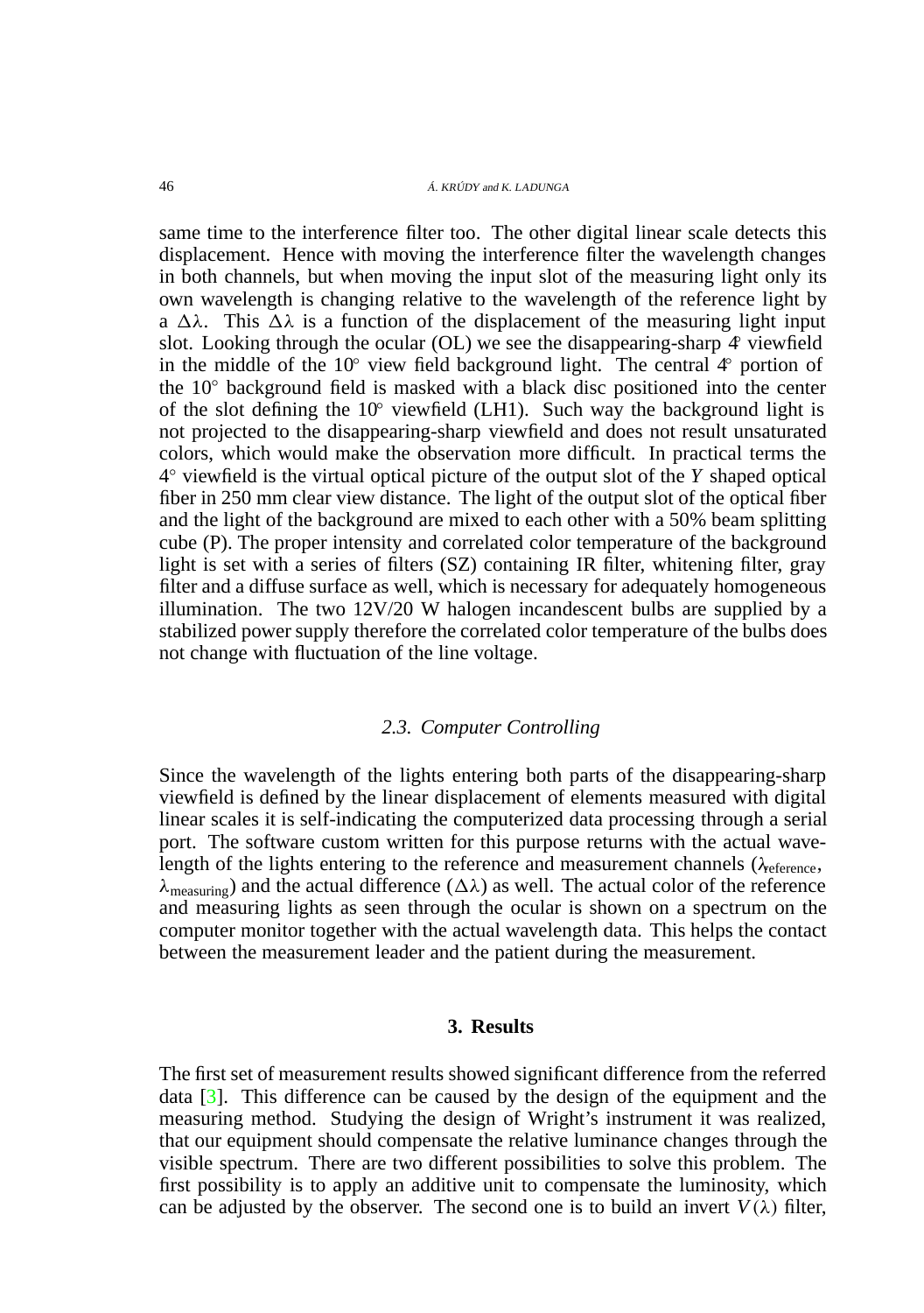which eliminates the luminosity changes because of its transmission characteristics. The main drawback of the first method is the long measurement time and increased fatigue of the observer. The disadvantage of the second possibility is, that the instrument contains an element, which is designed for people with normal color vision, so it cannot function properly in the case of color deficient subjects. However, this inaccuracy is relatively low, so the second possibility was chosen.

A new set of measurements was derived on the redesigned instrument using the modified measuring method. The observers should set the difference threshold as by WRIGHT  $[3]$ . The similarity between the measured and referred data can be seen in *Fig. [5](#page-6-0)*. Our results show good match to the Wright curve.



<span id="page-6-0"></span>*Fig. 5*. The mean value of three measured observers with normal color vision compared to the Wright data

#### **4. Conclusions**

A new wavelength discrimination measurement instrument was designed and produced. Although the measuring method is widely known, the optical and mechanical design of the instrument is quite different from the previous ones. Test measurements were conducted using the device, and problems were eliminated.

We would like to measure a wide number of observers with normal and anomalous color vision in the future. Based on these results we plan to develop a simplified measuring method. This simplified method should allow us to measure only a few characteristic points without remarkable loss of information, so we should find exact wavelengths where the difference of the discrimination ability between the color normal and defective population is the most significant.